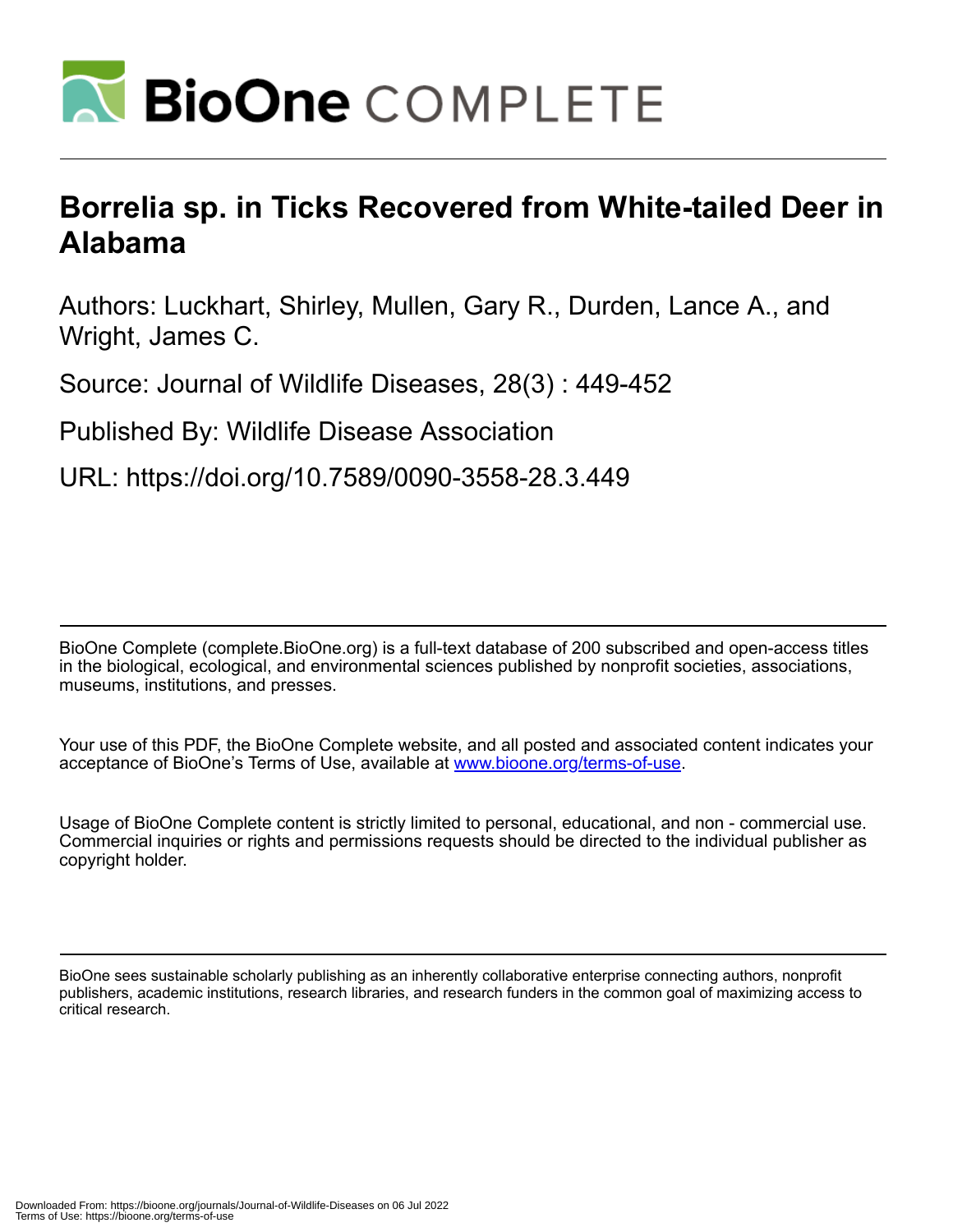## **Borrelia sp. in Ticks Recovered from White-tailed Deer in Alabama**

**Shirley Luckhart,'3 Gary R. Mullen,' Lance A.Durden,4 and James C. Wright,2** 'Department of Entomology and Alabama Agricultural Experiment Station, Auburn University, Alabama 36949, USA; **<sup>2</sup>** Department of Pathobiology, College of Veterinary Medicine, Auburn University, Alabama 36849, USA; <sup>3</sup> Present address: Department of Entomology, Rutgers University, New Brunswick, New Jersey 08903, USA. Present address: Department of Biology, Georgia Southern University, Statesboro, Georgia 30460, USA

ABSTRACT: Six hundred sixty-five hunter-killed white-tailed deer *(Odocoileus vrirginianus)* from 18 counties in Alabama (USA) were examined for ticks. Most of the collections were made at state-operated wildlife management areas. Four species of ticks  $(n = 4.527)$  were recovered: the lone star tick *Amblyomma americanum (n* <sup>=</sup> 482); the Gulf Coast tick A. maculatum  $(n =$ 11); the winter tick *Dermacentor albipictus (n* <sup>=</sup> 1,242); and the black-legged tick *Ixodes scap* ularis ( $n = 2,792$ ). Fifty-six percent of the ticks  $(n = 2,555)$  were examined for *Borrelia* sp. spirochetes using an immunofluorescent, polyclon al antibody assay. Spirochetes were detected in *I. scapularis* (five females, seven males) from Barbour, Butler, Coosa, and Lee counties and *A. americanurn* (four males, four nymphs) from Hale, Lee, and Wilcox counties. Area-specific prevalences in ticks were as high as 3.3% for *I.* scapularis and 3.8% for *A. americanum.*

Key words: Ticks, Amblyomma *american urn, Ixodes scapulars,* Lyme disease, *Borrelia* sp., white-tailed deer, *Odocoileus virginianus,* prevalence, survey.

First recognized in the United States in 1975, Lyme disease (LD) now accounts for the majority of cases of arthropod-borne diseases reported nationwide (Anonymous, 1989). Studies from the northeastern United States indicate that the etiologic agent of Lyme disease, *Borrelia burgdorferi,* is maintained in a complex multihost cycle involving principally the white-footed mouse *(Peromyscus leucopus),* the white-tailed deer *(Odocoileus virginianus),* and the deer tick *(Ixodes dammini).* The number of human cases of LD in the southeastern United States has grown steadily in recent years, but the vector species from this region remain uncertain. The first human case of LD was reported in Alabama in 1986 (Mullen and Piesman, 1987). About 80 additional confirmed cases have been reported since that time according to the Alabama Department of Public Health, with 13 of these cases re ported in the literature (Woernle, 1989). Since the appearance of LD in Alabama, statewide efforts have been undertaken to collect and identify ticks parasitizing deer and to examine them for *Borrelia* spp. spirochetes.

During the 1985-86, 1988-89, and 1989- 90 hunting seasons (mid-November through January), 665 deer were examined at State-operated hunter check stations and on private properties in 18 counties throughout Alabama (USA; Fig. 1). Most animals were examined at the following Wildlife Management Areas (WMA): Black Warrior WMA (Lawrence County), Skyline WMA (Jackson County), Kinterbish WMA (Sumter County), T. R. Miller WMA (Escambia County), Choccolocco WMA (Cleburne County), Oakmulgee WMA (Hale County), Barbour County WMA, Butler County WMA, Coo sa County WMA, and Hollins WMA (Clay County). Animals were examined for ticks by brushing back the fur and visually, as well as tactilely, searching the ears, chin, chest, neck, axillae, escutcheon, back, and inguinal regions. Ticks were removed with forceps, transferred to vials containing slightly moistened cotton, transported to the laboratory, and maintained at 4 C until they were identified. Voucher tick speci mens have been deposited with the United States National Tick Collection (Georgia Southern University, Statesboro, Georgia 30460, USA) under accession number RML 119,900.

Live ticks were examined for *Borrelia* sp. using direct and indirect immunofluorescent assays with polyclonal antisera.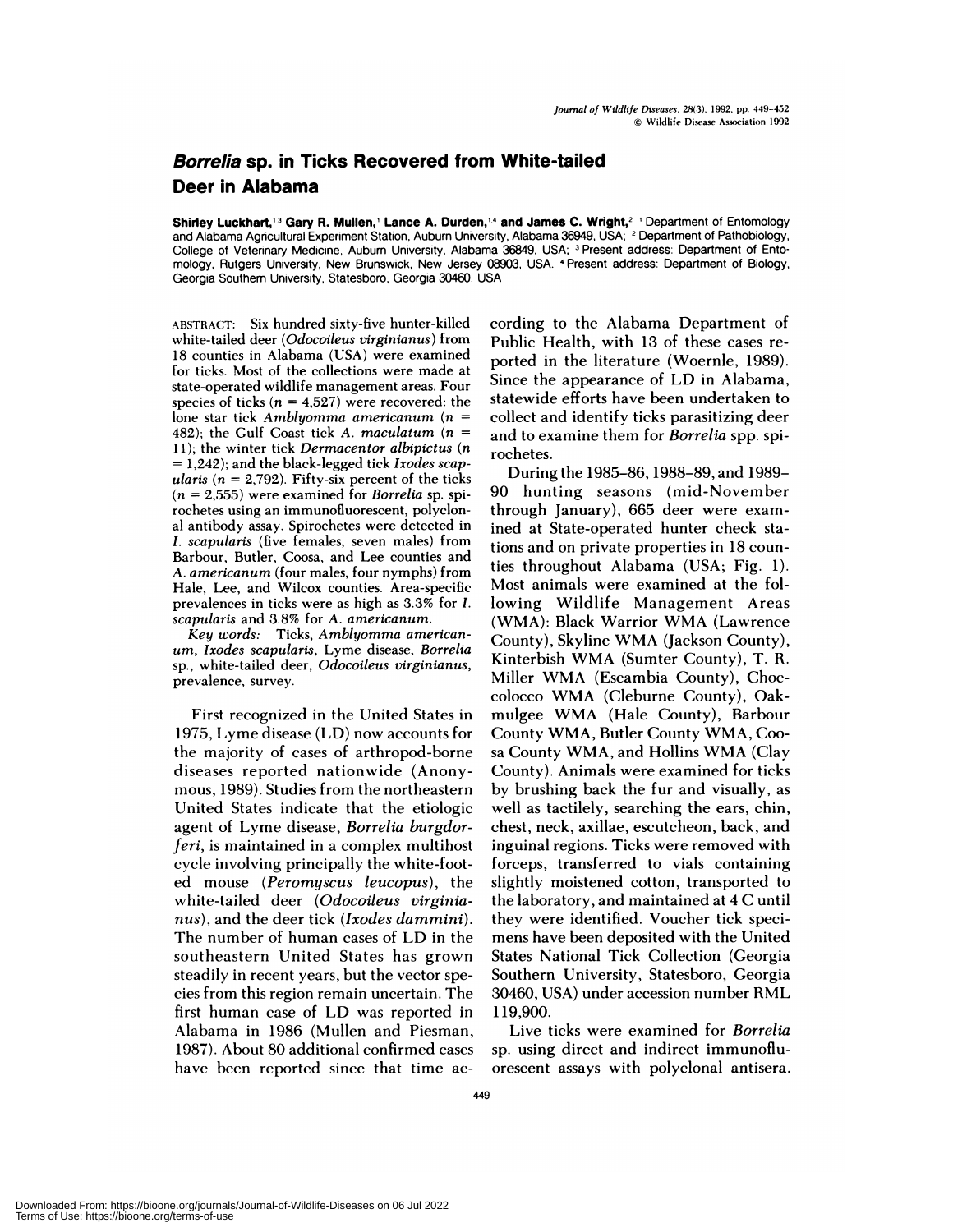

FIGURE 1. Map of Alabama depicting counties in which ticks were collected from white-tailed deer and those counties in which ticks infected with Borrelia sp. were recovered.

fluorescent

direct

using

sp.

 $\vec{e}$ 

examined

 $\ddot{=}$ 

The rationale for using polyclonal, rather than monoclonal, antisera was that we do not known how reliably the southern strains of B. burgdorferi respond to available monoclonal antibodies (e.g., H5332). The Borrelia use of polyclonal antibody tests thus reduces the prospect of overlooking Borrelia sp. infections even when they are present. Portions of midgut and salivary gland tissue were removed from each tick and teased apart on a glass slide. Dissections were air-dried and fixed with cold acetone. ticks Direct assays were performed as described by Piesman et al. (1986). Prepared slides Deer and control slides of cultured spirochetes were overlaid with fluorescein-labelled, **TABLE** high-titered rabbit anti-B. burgdorferi polyclonal conjugate (Guilford strain), incubated, washed, and examined using fluorescence microscopy. Indirect assays also

|                                                                    |                         |                               |                                        | <b>Ticks examined</b>           |                                                |                    |                            |
|--------------------------------------------------------------------|-------------------------|-------------------------------|----------------------------------------|---------------------------------|------------------------------------------------|--------------------|----------------------------|
| Date                                                               | Site                    | examined<br>Number<br>of deer | Amblyomma<br>americanum<br>E.<br>N. M. | scapularis<br>N, M, F<br>Ixodes | Dermacentor Amblyomma<br>albipictus<br>F. N. F | maculatum<br>N.M.F | Positive ticks             |
| 16 Jun 88                                                          | Lee County              |                               | 14, 4, 0                               |                                 |                                                |                    | I N Amblyomma americanum   |
| 18 Jun 88                                                          | Lee County              |                               | 11, 1, 0                               |                                 |                                                |                    | 3 N Amblyomma americanum   |
| 29 Nov 88                                                          | Lee County              |                               |                                        |                                 |                                                |                    | M Ixodes scapularis        |
| $2$ Dec $88$                                                       | Lee County              |                               |                                        |                                 | 0, 1, 0                                        |                    | M Ixodes scapularis        |
| 25 Jan 89                                                          | Lee County              |                               |                                        |                                 |                                                |                    | M Amblyomma americanum     |
| 26 May 89                                                          | Wilcox County           |                               | 2, 8, 2                                |                                 |                                                |                    | 1 M Amblyomma americanum   |
| 13 Dec 89                                                          | Coosa WMAb              | 6                             | 1, 13, 1                               | 0, 39, 82                       |                                                | 0, 2, 0            | 2 M, 2 F Ixodes scapularis |
| 16 Dec 89                                                          | Barbour WMA             | $\overline{3}$                |                                        | 0, 164, 150                     |                                                |                    | F Ixodes scapularis        |
| 12 Jan 90                                                          | Barbour WMA             | 27                            |                                        | 0, 224, 171                     |                                                |                    | M. 1 F Ixodes scapularis   |
| 27 Jan 90                                                          | <b>WMA</b><br>Oakmulgee | 39                            | 7, 29, 16                              | 0, 36, 30                       |                                                |                    | F Ixodes scapularis        |
|                                                                    |                         |                               |                                        |                                 |                                                |                    | 2 M Amblyomma americanum   |
| 31 Jan 90                                                          | Butler WMA              | $\overline{8}$                | 5, 8, 2                                | 1,58,40                         |                                                |                    | 2 F Ixodes scapularis      |
| WMA, wildlife management area.<br>N, nymphs; M, males; F, females. |                         |                               |                                        |                                 |                                                |                    |                            |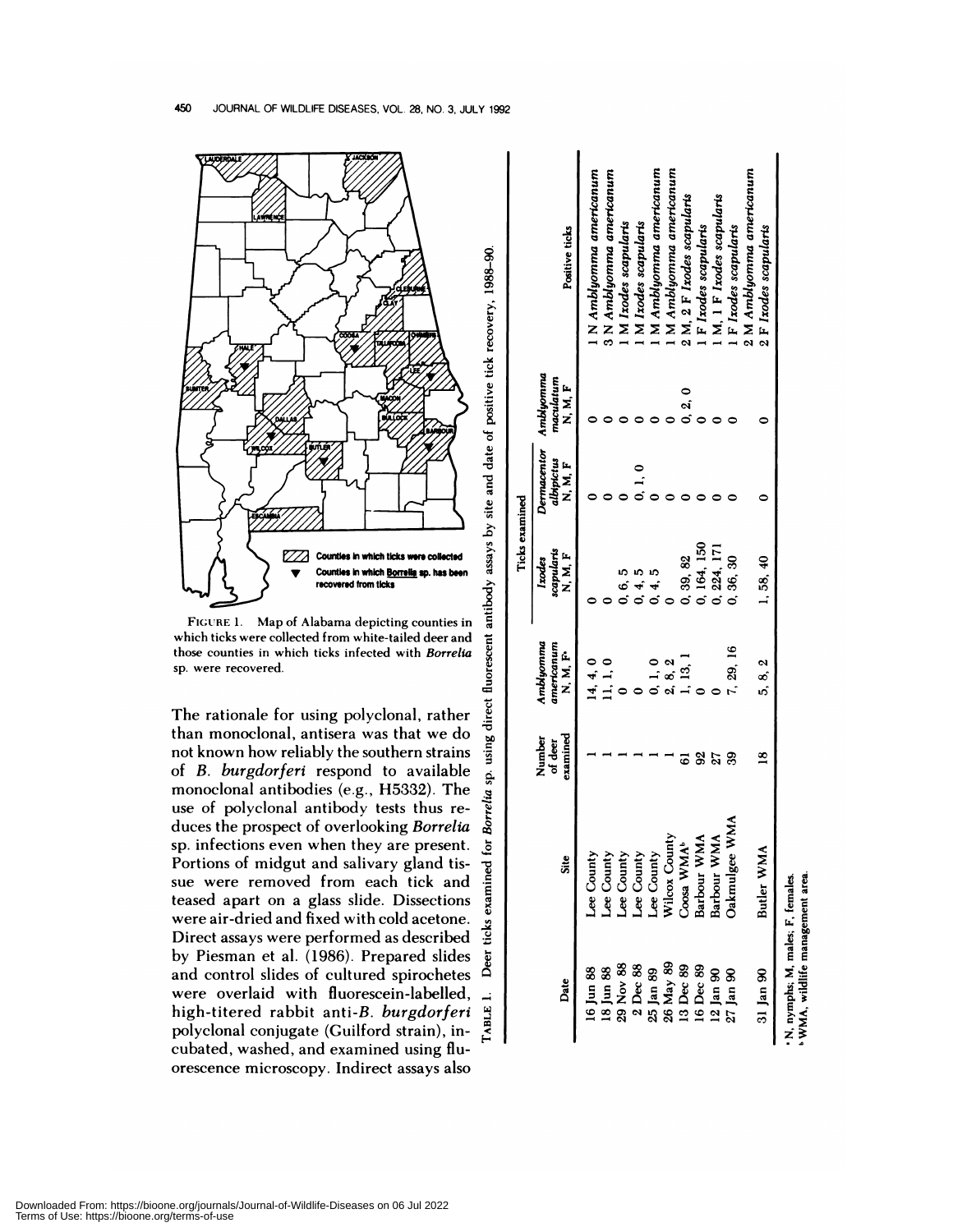| Date          | <b>Site</b>       | Number of ticks<br>examined | Number of ticks<br>positive | Prevalence<br>$($ %) |
|---------------|-------------------|-----------------------------|-----------------------------|----------------------|
|               |                   | Ixodes scapularis           |                             |                      |
| 13 Dec 89     | Coosa WMA $\cdot$ | 121                         | 4                           | 3.3                  |
| 16 Dec 89     | Barbour WMA       | 314                         |                             | 0.3                  |
| $12$ Jan $90$ | Barbour WMA       | 395                         | 2                           | 0.5                  |
| 27 Jan 90     | Oakmulgee WMA     | 66                          |                             | 1.5                  |
| 31 Jan 90     | <b>Butler WMA</b> | 99                          | 2                           | 2.0                  |
|               |                   | Amblyomma americanum        |                             |                      |
| 27 Jan 90     | Oakmulgee WMA     | 52                          | 2                           | 3.8                  |

TABLE 2. Area-specific prevalence of ticks infected with *Borrelia* sp. in Alabama, 1989-90.

wMA. wildlife management area.

were performed using unlabeled rabbit anti-B. *burgdorferi* antiserum and fluorescein-labeled goat antirabbit antiserum as described (Luckhart et al., 1991).

Four thousand five hundred twenty sev en nymphal and adult ticks of four species were recovered from the deer examined. The majority of ticks collected were *Ixodes scapularis*  $(n = 2,792; 62\%)$ , followed by *Dermacentor albipictus*  $(n = 1,242; 27\%)$ , *Amblyomma americanum (n* <sup>=</sup> 482; 11%), and *A. maculatum*  $(n = 11; 0.2\%)$ . Two thousand five hundred fifty-five ticks (56%) were dissected and examined for spirochetes.

Twenty ticks (0.8%) were found infected with spirochetes which were IFA-positive and morphologically indistinguishable from cultured *B. burgdorferi* on control slides: five male and seven female *I. scapularis* from Barbour, Butler, Coosa, and Lee counties, and four nymphal and four male *A. americanum* from Hale, Lee, and Wilcox counties (Table 1). Five of these infected ticks were collected from deer at the same study site in Lee County where *I. scapularis* from cotton mice *(Peromys cus gossypinus)* previously were found to be infected with B. *burgdorferi* as con firmed using B. *burgdorferi-specific* murine monoclonal antibody H5332 (Luckhart et al., 1991). Efforts to isolate and culture spirochetes at this site have not been unsuccessful.

Area-specific prevalence was calculated for the December 1989 and January 1990

wildlife management area collections by dividing the number of infected ticks of one species from an area on a specific date by the total number of that species recov ered and assayed from that area on the same date. Because only individual deer were examined on the dates indicated in Lee and Wilcox counties, no attempt was made to report prevalence of infection for these collections.

Prevalence of infection at the wildlife management areas ranged from 0.3 to 3.3% for *I. scapularis* and was 3.8% for the single IFA-positive *A. americanum* collection (Table 2). These findings are consistent with observations made in North Carolina by Magnarelli et al. (1986). They reported infection prevalences of  $0.5\%$  and  $4.8\%$  for *I. scapularis* and *A. americanum,* respectively, recovered from deer in Onslow County in December 1984.

In our previous field studies, B. *burg*dorferi-infected *I. scapularis* immatures were recovered from rodents in areas of confirmed human cases of Lyme disease in Alabama (Luckhart et al., 1991). This supports the belief that *I. scapularis* plays a role in at least the maintenance cycle of B. *burgdorferi* among wild reservoir hosts. However, there is no conclusive evidence documenting the involvement of this tick in actual transmission of the Lyme disease agent to humans in the southeastern United States. In fact, *I. scapularis* is not com monly collected on humans in Alabama. Among more than 200 cases of human in-